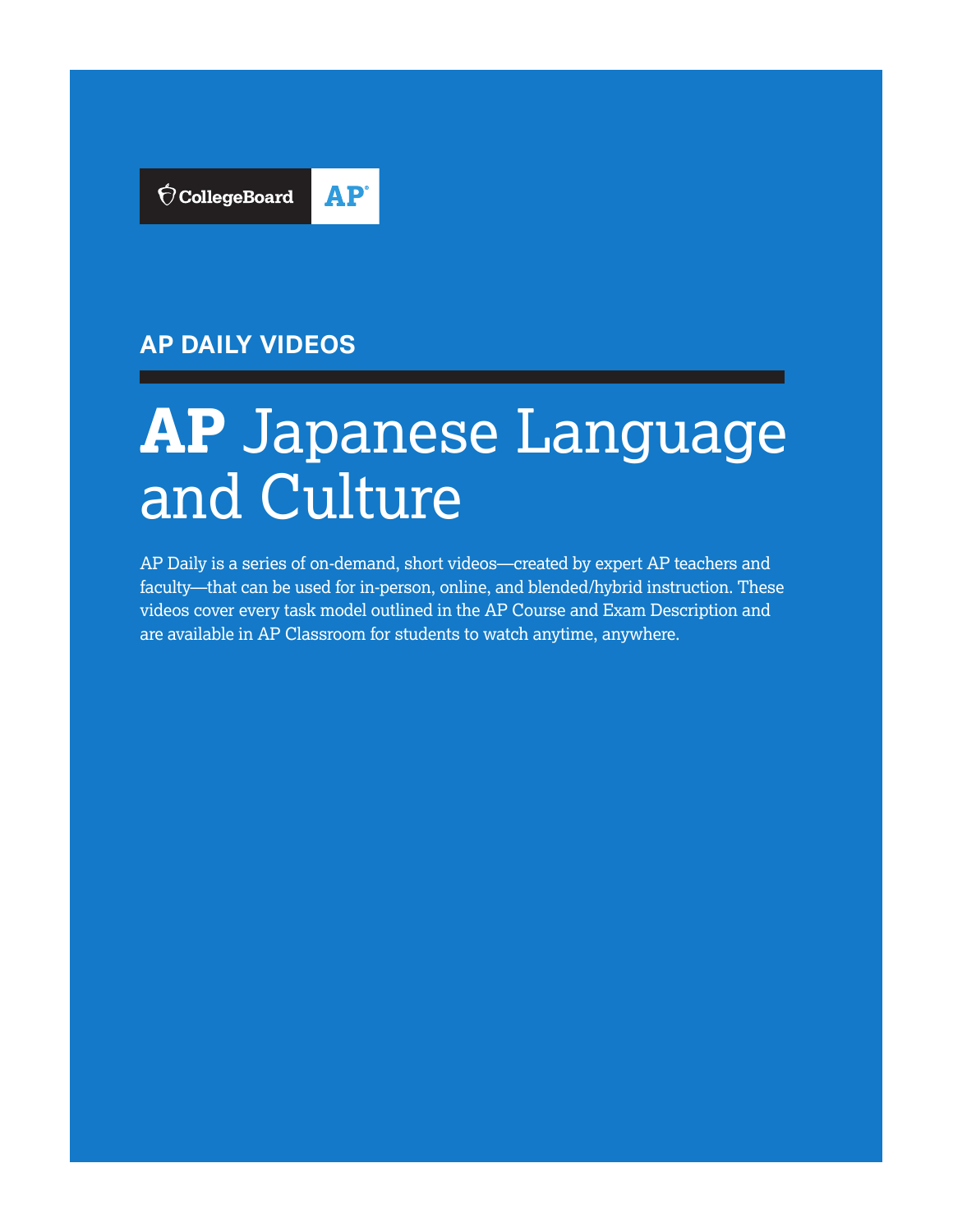| <b>Video Title</b>                              | <b>Task Model</b>                       | <b>Video Focus</b>                                                                                                                            | <b>Instructor</b> |
|-------------------------------------------------|-----------------------------------------|-----------------------------------------------------------------------------------------------------------------------------------------------|-------------------|
| 1: Voice message Video 1                        | Voice message                           | Identifying the context and purpose of a voice message.                                                                                       | Yukiko Kozuma     |
| 1: Radio Cultural<br>Documentary Video 1        | Radio Cultural<br>Documentary           | How to describe the literal meaning of a text and interpret<br>the distinguishing features of a text.                                         | Daniel Carolin    |
| 1: School Debate Video 1                        | School Debate                           | How to describe the literal meaning of a text.                                                                                                | Daniel Carolin    |
| 1: School Debate Video 2                        | School Debate                           | How to interpret the meaning of a text.                                                                                                       | Daniel Carolin    |
| 1: School Debate Video 3                        | School Debate                           | How to interpret the literal meaning of a text and make<br>connections among cultural and interdisciplinary<br>information provided in texts. | Daniel Carolin    |
| 1: Instructions Video 1                         | Instructions                            | How to describe the literal meaning of a text.                                                                                                | Daniel Carolin    |
| 1: Instructions Video 2                         | Instructions                            | How to understand the literal meaning of a text and<br>interpret the meaning of texts.                                                        | Daniel Carolin    |
| 1: Radio News<br>Broadcast Video 1              | Radio News<br><b>Broadcast</b>          | Strategies for identifying the context and main idea of a<br>radio news broadcast.                                                            | Yukiko Kozuma     |
| 1: Letter Video 1                               | Letter                                  | How to describe the literal meaning of a text and make<br>connections among cultural and interdisciplinary<br>information provided in texts.  | Daniel Carolin    |
| 1: Step-by-step<br>Instructions Video 1         | Step-by-step<br>Instructions            | How to describe the literal meaning of a text.                                                                                                | Daniel Carolin    |
| 1: Short Story Video 1                          | <b>Short Story</b>                      | Identifying the context of a story.                                                                                                           | Yukiko Kozuma     |
| 1: Short Story Video 2                          | <b>Short Story</b>                      | Identifying the details relevant to the main theme or<br>underlying message of a story.                                                       | Yukiko Kozuma     |
| 1: Short Story Video 3                          | Short Story                             | Making inferences about the main theme or message of a<br>story using content and skills learned in Video 1 and 2.                            | Yukiko Kozuma     |
| 1: Conversation Video 1                         | Conversation                            | How to understand and apply appropriate communication<br>strategies in interpersonal speaking.                                                | Daniel Carolin    |
| 1: Conversation Video 2                         | Conversation                            | How to understand and apply appropriate communication<br>strategies in interpersonal speaking.                                                | Daniel Carolin    |
| 1: Text Chat Video 1                            | <b>Text Chat</b>                        | How to understand and apply appropriate communication<br>strategies, along with various syntactical expressions, in<br>interpersonal writing. | Daniel Carolin    |
| 1: Text Chat Video 2                            | <b>Text Chat</b>                        | How to understand and apply appropriate communication<br>strategies, along with various syntactical expressions, in<br>interpersonal writing. | Daniel Carolin    |
| 1: Text Chat Video 3                            | <b>Text Chat</b>                        | How to understand and apply appropriate communication<br>strategies, along with various syntactical expressions, in<br>interpersonal writing. | Daniel Carolin    |
| 1: Cultural Perspective<br>Presentation Video 1 | Cultural<br>Perspective<br>Presentation | How to use appropriate language and vocabulary for the<br>intended audience in presentational speaking.                                       | Daniel Carolin    |
| 1: Cultural Perspective<br>Presentation Video 2 | Cultural<br>Perspective<br>Presentation | How to use appropriate language and vocabulary for the<br>intended audience in presentational speaking.                                       | Daniel Carolin    |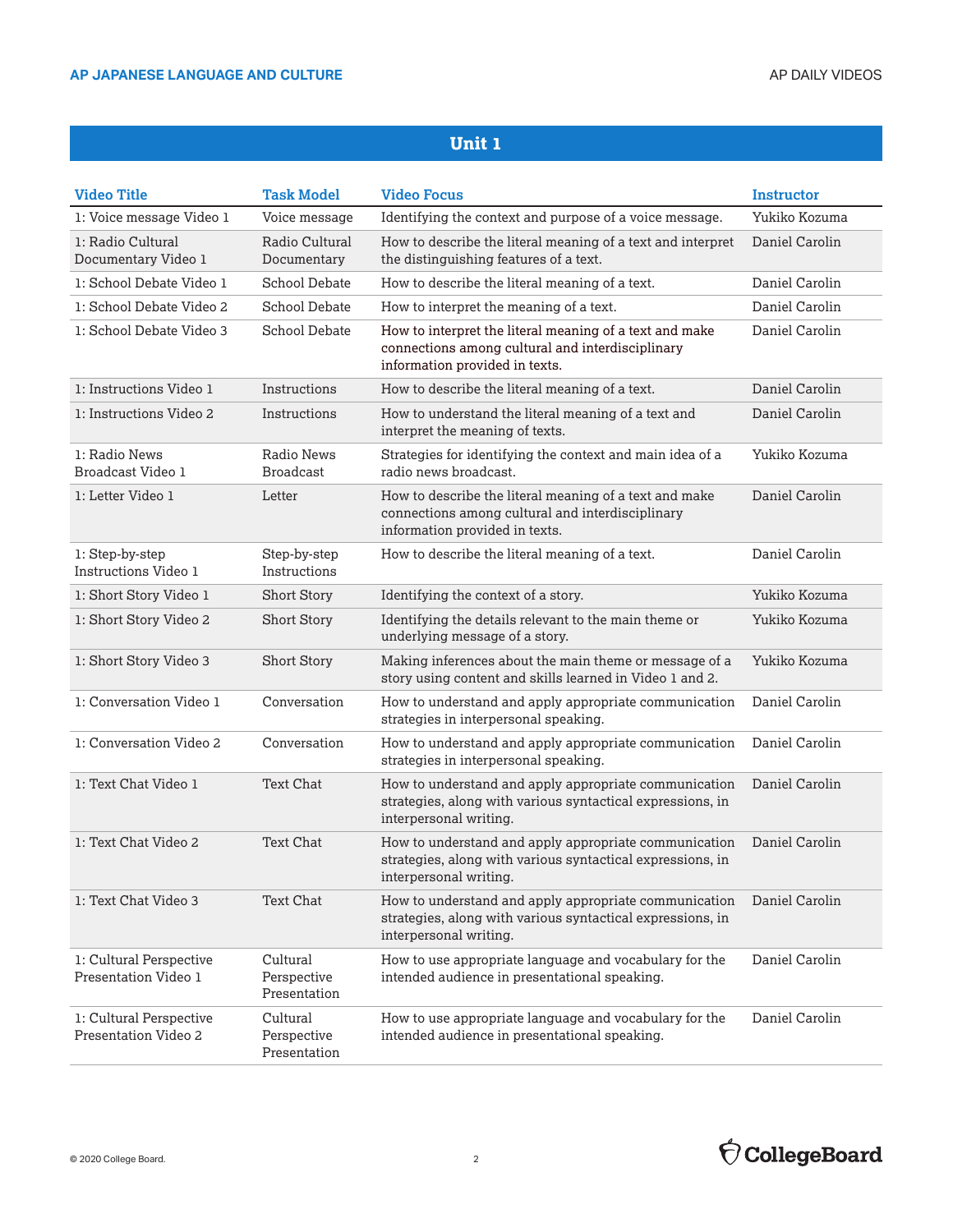| <b>Video Title</b>                         | <b>Task Model</b>               | <b>Video Focus</b>                                                                                                                          | Instructor     |
|--------------------------------------------|---------------------------------|---------------------------------------------------------------------------------------------------------------------------------------------|----------------|
| 1: Compare and Contrast<br>Article Video 1 | Compare and<br>Contrast Article | How to use words appropriate for a given context and<br>appropriate writing strategies to communicate an idea in<br>presentational writing. | Daniel Carolin |
| 1: Compare and Contrast<br>Article Video 2 | Compare and<br>Contrast Article | How to use words appropriate for a given context and<br>appropriate writing strategies to communicate an idea in<br>presentational writing. | Daniel Carolin |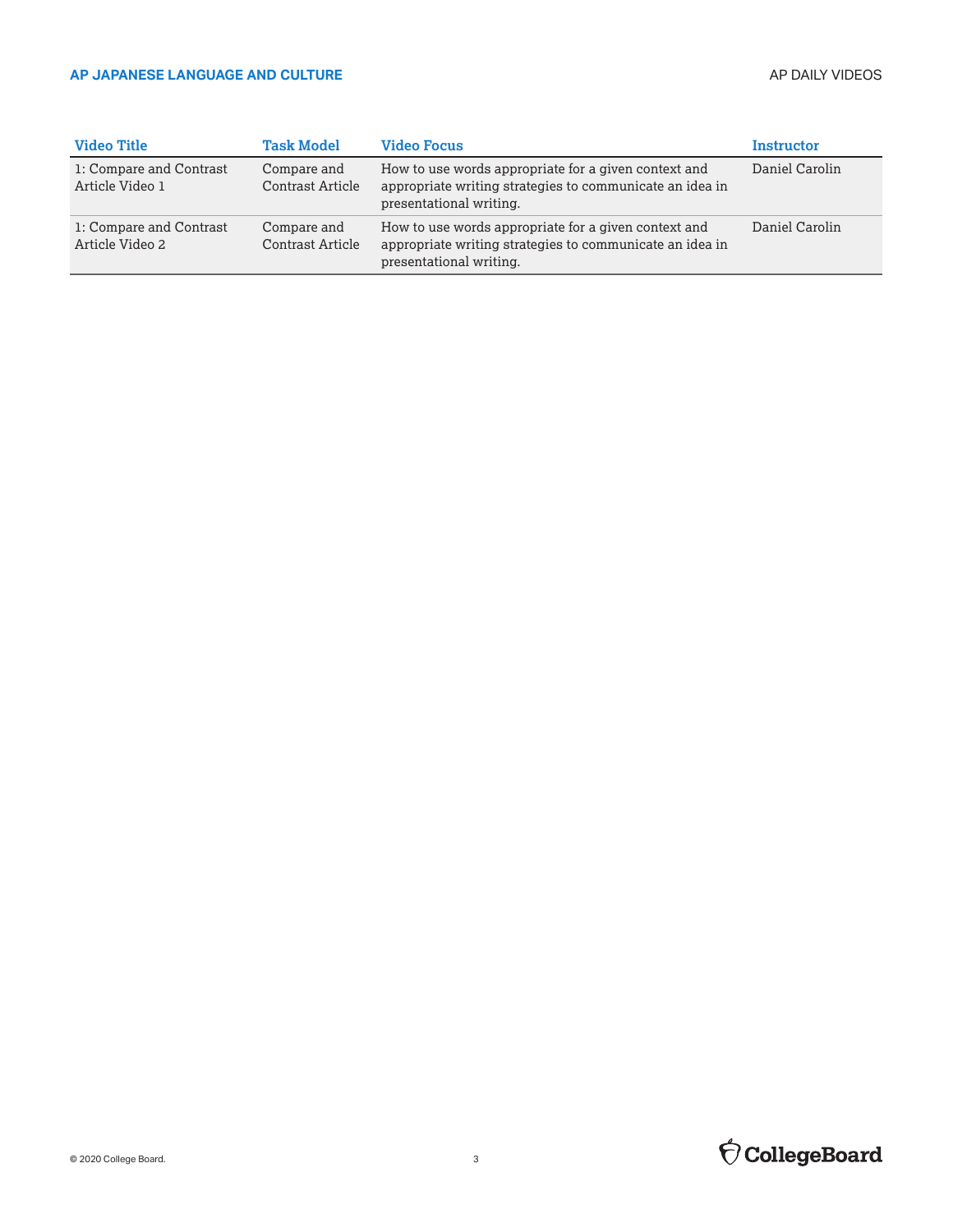| <b>Video Title</b>                      | <b>Task Model</b>            | <b>Video Focus</b>                                                                                                                                                                 | Instructor          |
|-----------------------------------------|------------------------------|------------------------------------------------------------------------------------------------------------------------------------------------------------------------------------|---------------------|
| 2: Radio Broadcast Video 1              | Radio Broadcast              | This video will focus on broadcasts for different events<br>going on around the country during different seasons.                                                                  | <b>Stuart Jones</b> |
| 2: Radio Broadcast Video 2              | Radio Broadcast              | This video focuses on broadcasts that talk about different<br>events that young people participate in.                                                                             | <b>Stuart Jones</b> |
| 2: Radio Broadcast Video 3              | Radio Broadcast              | This video focuses on deducing the meaning of difficult<br>words in listening exercises.                                                                                           | <b>Stuart Jones</b> |
| 2: Cultural Presentation<br>Video 1     | Cultural<br>Presentation     | In this video, we will learn how to describe the literal<br>meaning of the text and interpret the meaning of a text.                                                               | Manami Mata         |
| 2: Cultural Presentation<br>Video 2     | Cultural<br>Presentation     | In this video, we will learn how to describe the literal<br>meaning of the text and interpret the meaning of a text.                                                               | Manami Mata         |
| 2: Public Announcement<br>Video 1       | Public<br>Announcement       | This video will focus on different settings as well as<br>comprehending honorific language.                                                                                        | <b>Stuart Jones</b> |
| 2: Public Announcement<br>Video 2       | Public<br>Announcement       | This video will focus on using context to understand<br>difficult words that appear in the listening.                                                                              | <b>Stuart Jones</b> |
| 2: Public Announcement<br>Video 3       | Public<br>Announcement       | This video will focus on the effects of the words we use<br>while remembering things that are important.                                                                           | <b>Stuart Jones</b> |
| 2: Uncontextualized<br>Dialogue Video 1 | Uncontextualized<br>Dialogue | In this video, we will learn how to describe the literal<br>meaning of the text and interpret the distinguishing<br>features of a text.                                            | Manami Mata         |
| 2: Uncontextualized<br>Dialogue Video 2 | Uncontextualized<br>Dialogue | In this video, we will learn how to describe the literal<br>meaning of the text and interpret the distinguishing<br>features of a text.                                            | Manami Mata         |
| 2: Travel Brochure Video 1              | Travel Brochure              | This video will test students' understanding of general<br>ideas within advertisements for places and events.                                                                      | <b>Stuart Jones</b> |
| 2: Travel Brochure Video 2              | <b>Travel Brochure</b>       | This video will continue to focus on utilizing known<br>language to answer common questions from the task<br>model.                                                                | <b>Stuart Jones</b> |
| 2: Journalistic Article<br>Video 1      | Journalistic<br>Article      | In this video, we will learn how to describe the literal<br>meaning of the text and determine the meaning of familiar<br>and unfamiliar words.                                     | Manami Mata         |
| 2: Journalistic Article<br>Video 2      | Journalistic<br>Article      | In this video, we will learn how to make connections<br>among cultural and interdisciplinary information provided<br>in texts and interpret the distinguishing features of a text. | Manami Mata         |
| 2: Journalistic Article<br>Video 3      | Journalistic<br>Article      | In this video we will learn how to describe the literal<br>meaning of the text and make connections among cultural<br>and interdisciplinary information provided in texts.         | Manami Mata         |
| 2: Step-by-step Instructions<br>Video 1 | Step-by-Step<br>Instructions | This video will focus on creating something and following<br>directions on how to get advice from superiors.                                                                       | <b>Stuart Jones</b> |
| 2: Step-by-step Instructions<br>Video 2 | Step-by-Step<br>Instructions | This video focuses on instructions that deal with recipes<br>for making classic Japanese dishes.                                                                                   | <b>Stuart Jones</b> |
| 2: Step-by-step Instructions<br>Video 3 | Step-by-Step<br>Instructions | This video focuses on following instructions on how to act<br>in different aspects of everyday Japanese life.                                                                      | <b>Stuart Jones</b> |
| 2: Email Inbox Video 1                  | Email Inbox                  | In this video, we will learn how to comprehend the text.                                                                                                                           | Satoko Shou         |
| 2: Email Inbox Video 2                  | Email Inbox                  | In this video, students will learn how to interpret the<br>content of written text.                                                                                                | Satoko Shou         |



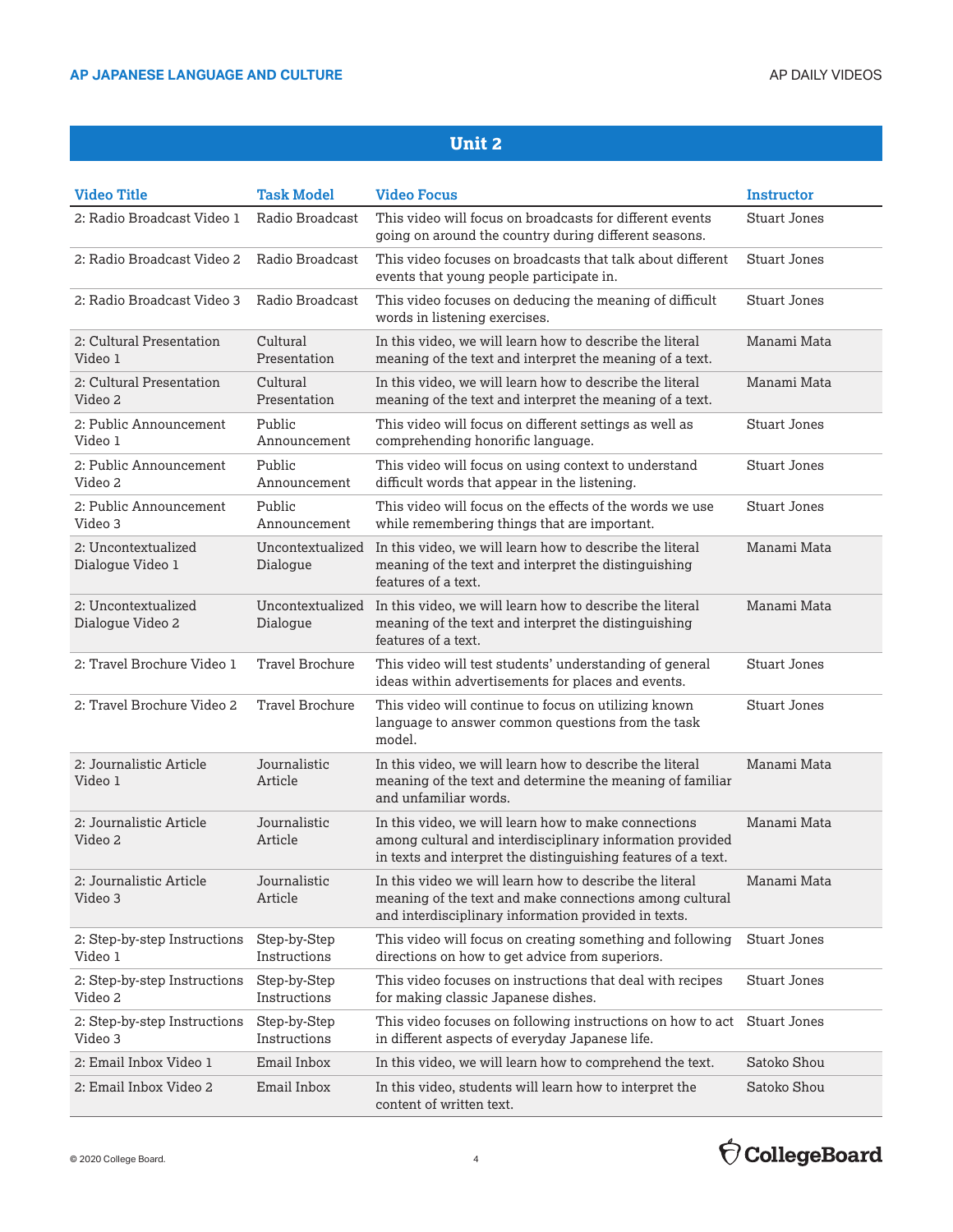| <b>Video Title</b>                              | <b>Task Model</b>                       | <b>Video Focus</b>                                                                                                                                             | <b>Instructor</b>   |
|-------------------------------------------------|-----------------------------------------|----------------------------------------------------------------------------------------------------------------------------------------------------------------|---------------------|
| 2: Conversation Video 1                         | Conversation                            | In this video, we will learn how to understand and apply<br>appropriate communication strategies in interpersonal<br>speaking.                                 | Satoko Shou         |
| 2: Text Chat Video 1                            | Text Chat                               | In this video, we will learn how to use words appropriate<br>for a given context.                                                                              | Satoko Shou         |
| 2: Text Chat Video 2                            | Text Chat                               | In this video, students will learn how to understand<br>and apply appropriate communication strategies in<br>interpersonal writing.                            | Satoko Shou         |
| 2: Cultural Perspective<br>Presentation Video 1 | Cultural<br>Perspective<br>Presentation | This video will aim for students to focus on deciding on<br>an opening and concluding statement they would prefer to<br>use in their presentation.             | <b>Stuart Jones</b> |
| 2: Cultural Perspective<br>Presentation Video 2 | Cultural<br>Perspective<br>Presentation | This video focuses on the requirement of the five examples Stuart Jones<br>or concepts and the following elaboration recommended to<br>aim for a higher score. |                     |
| 2: Compare and Contrast<br>Article Video 1      | Compare and<br>Contrast Article         | This video focuses on lifestyle and phrases used within<br>that living experience.                                                                             | <b>Stuart Jones</b> |
| 2: Compare and Contrast<br>Article Video 2      | Compare and<br>Contrast Article         | This video focuses on examples of opinions and the<br>stating of preferences within comparison articles.                                                       | <b>Stuart Jones</b> |
| 2: Compare and Contrast<br>Article Video 3      | Compare and<br>Contrast Article         | This video focuses on the different kinds of grammar used<br>within comparison articles to convey one's explanations<br>and thoughts.                          | <b>Stuart Jones</b> |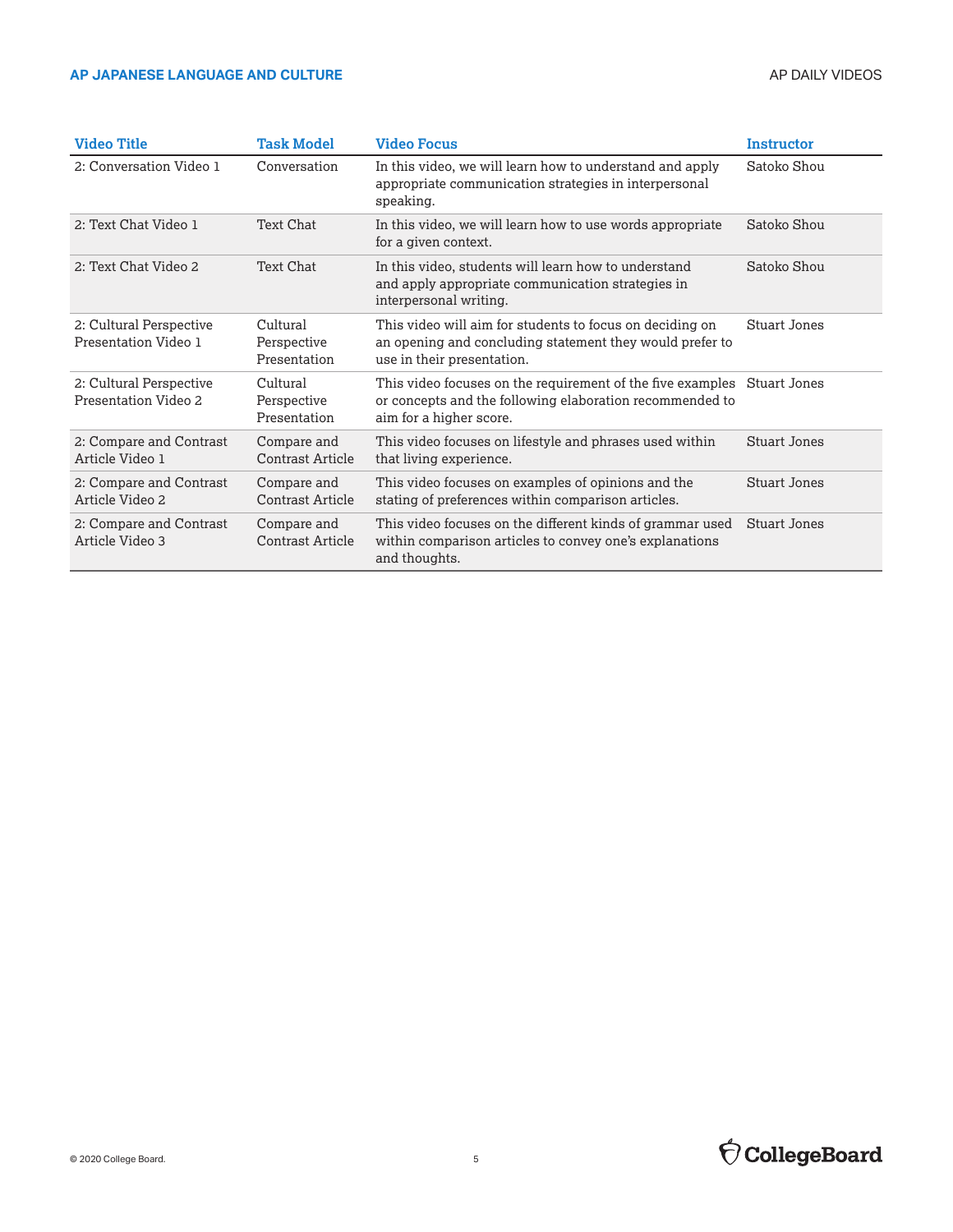| <b>Video Title</b>                       | <b>Task Model</b>              | <b>Video Focus</b>                                                                                                                                                         | <b>Instructor</b>   |
|------------------------------------------|--------------------------------|----------------------------------------------------------------------------------------------------------------------------------------------------------------------------|---------------------|
| 3: Voice message Video 1                 | Voice message                  | This video will review different purposes of voice<br>messages and how speakers may hang up.                                                                               | <b>Stuart Jones</b> |
| 3: Voice message Video 2                 | Voice message                  | This video will go over situations where honorific and<br>casual language are used when asking for favors.                                                                 | <b>Stuart Jones</b> |
| 3: Voice message Video 3                 | Voice message                  | This video focuses on instances where updates are<br>provided to the listener where updates are necessary due<br>to life events.                                           | <b>Stuart Jones</b> |
| 3: Radio Cultural<br>Documentary Video 1 | Radio Cultural<br>Documentary  | In this video we will learn how to describe the literal<br>meaning of a text.                                                                                              | Manami Mata         |
| 3: Radio Cultural<br>Documentary Video 2 | Radio Cultural<br>Documentary  | In this video we will learn how to describe the literal<br>meaning of a text.                                                                                              | Manami Mata         |
| 3: Radio Cultural<br>Documentary Video 3 | Radio Cultural<br>Documentary  | In this video we will learn how to describe the literal<br>meaning of a text and make connections among cultural<br>and interdisciplinary information provided in texts.   | Manami Mata         |
| 3: Radio News Broadcast<br>Video 1       | Radio News<br><b>Broadcast</b> | In this video we will learn how to describe the literal<br>meaning of a text and make connections among cultural<br>and interdisciplinary information provided in texts.   | Manami Mata         |
| 3: Radio News Broadcast<br>Video 2       | Radio News<br><b>Broadcast</b> | In this video we will learn how to describe the literal<br>meaning of a text and make connections among cultural<br>and interdisciplinary information provided in texts.   | Manami Mata         |
| 3: Radio News Broadcast<br>Video 3       | Radio News<br><b>Broadcast</b> | In this video we will learn how to describe the literal<br>meaning of a text and making connections among cultural<br>and interdisciplinary information provided in texts. | Manami Mata         |
| 3: School Debate Video 1                 | <b>School Debate</b>           | This video focuses on debate within the field of technology Stuart Jones<br>and the daily lives of students.                                                               |                     |
| 3: School Debate Video 2                 | <b>School Debate</b>           | This video will debate topics that focus on the different<br>activities some student populations are forced to<br>engage in.                                               | <b>Stuart Jones</b> |
| 3: School Debate Video 3                 | School Debate                  | This video will debate about the expectations faced by<br>students that do not relate directly to academics.                                                               | <b>Stuart Jones</b> |
| 3: Instructions Video 1                  | Instructions                   | This video will focus on recognizing the task model<br>structure while focusing on class activities.                                                                       | <b>Stuart Jones</b> |
| 3: Instructions Video 2                  | Instructions                   | This video will focus on examples that deal with a<br>significant life event and how to make a dish that is a<br>staple of most Japanese meals.                            | <b>Stuart Jones</b> |
| 3: Instructions Video 3                  | Instructions                   | This video will focus on assignments and events for high<br>school students that can carry significant meaning to<br>moments in their high school careers.                 | <b>Stuart Jones</b> |
| 3: Cultural Presentation<br>Video 1      | Cultural<br>Presentation       | In this video we will learn how to describe and interpret<br>the literal meaning of the text.                                                                              | Manami Mata         |
| 3: Cultural Presentation<br>Video 2      | Cultural<br>Presentation       | In this video we will learn how to describe and interpret<br>the literal meaning of the text.                                                                              | Manami Mata         |
| 3: Cultural Presentation<br>Video 3      | Cultural<br>Presentation       | In this video we will learn how to describe and interpret<br>the literal meaning of the text.                                                                              | Manami Mata         |

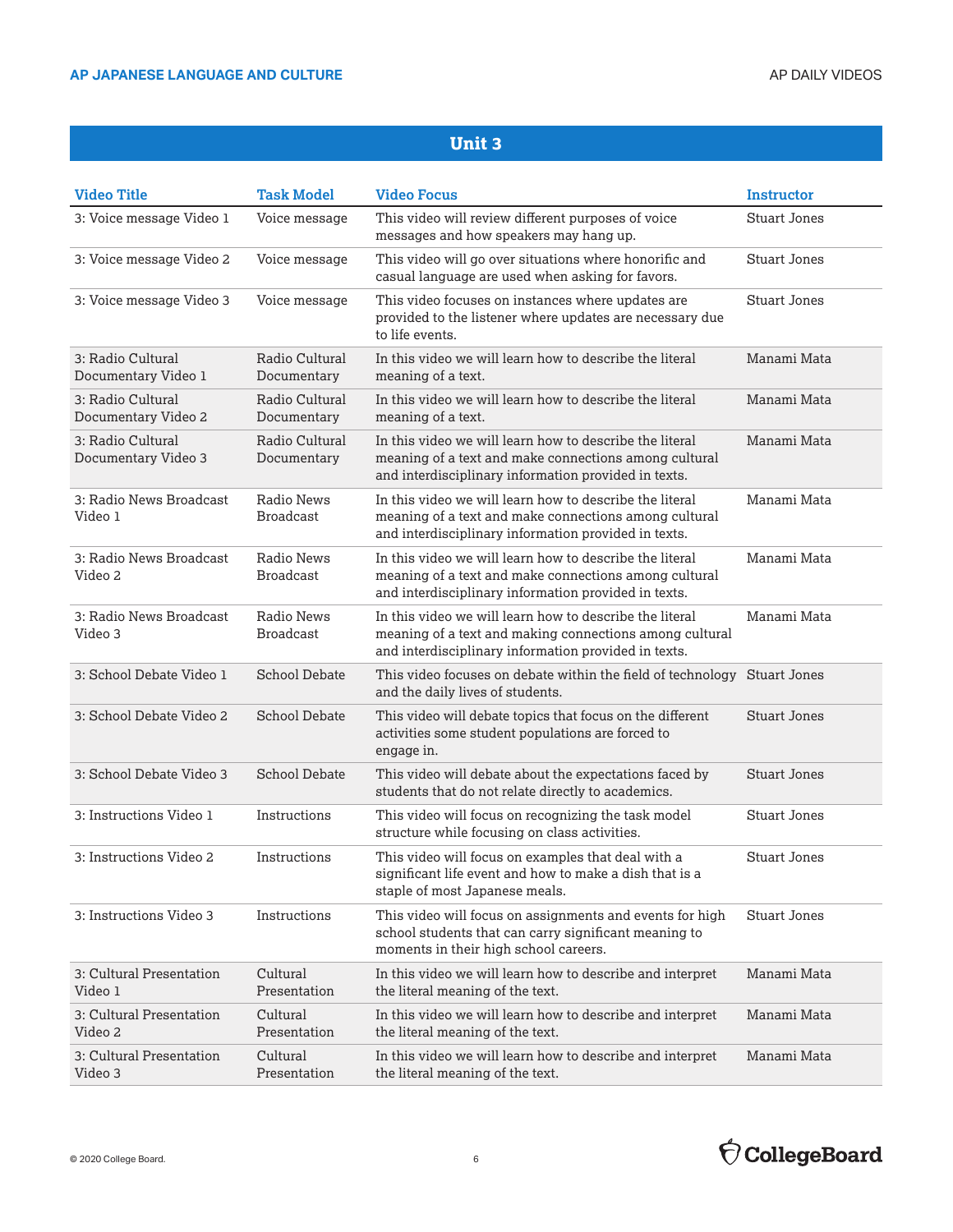| <b>Video Title</b>                                     | <b>Task Model</b>                       | <b>Video Focus</b>                                                                                                                                                         | <b>Instructor</b>   |
|--------------------------------------------------------|-----------------------------------------|----------------------------------------------------------------------------------------------------------------------------------------------------------------------------|---------------------|
| 3: Letter Video 1                                      | Letter                                  | This video focuses on becoming more familiar with the<br>questioning in this task model.                                                                                   | <b>Stuart Jones</b> |
| 3: Letter Video 2                                      | Letter                                  | This video focuses on figuring out the meaning of difficult<br>words based on the context of what is in a letter.                                                          | <b>Stuart Jones</b> |
| 3: Letter Video 3                                      | Letter                                  | This video focuses on giving students more opportunities<br>to read language used in family and school settings.                                                           | <b>Stuart Jones</b> |
| 3: Short Story Video 1                                 | <b>Short Story</b>                      | In this video we will learn how to describe the literal<br>meaning of a text and determine the meaning of familiar<br>and unfamiliar words.                                | Manami Mata         |
| 3: Short Story Video 2                                 | Short Story                             | In this video we will learn how to describe the literal<br>meaning of a text and determine the meaning of familiar<br>and unfamiliar words.                                | Manami Mata         |
| 3: Short Story Video 3                                 | <b>Short Story</b>                      | In this video we will learn how to describe the literal<br>meaning of the text and make connections among cultural<br>and interdisciplinary information provided in texts. | Manami Mata         |
| 3: Conversation Video 1                                | Conversation                            | This video focuses on emphasizing the different types of<br>advanced grammar that is used to improve responses in a<br>20-second time period.                              | <b>Stuart Jones</b> |
| 3: Conversation Video 2                                | Conversation                            | This video focuses on language heard and used in a<br>Japanese household.                                                                                                  | <b>Stuart Jones</b> |
| 3: Conversation Video 3                                | Conversation                            | This video focuses on showcasing "rich language" used in Stuart Jones<br>simulated conversations.                                                                          |                     |
| 3: Text Chat Video 1                                   | <b>Text Chat</b>                        | This review will go over answering strategies while<br>focusing on transition words to assist in constructing<br>effective responses.                                      | <b>Stuart Jones</b> |
| 3: Text Chat Video 2                                   | <b>Text Chat</b>                        | This video will focus on using context and the introductory Stuart Jones<br>scenario in helping navigate the prompts within the task<br>model.                             |                     |
| 3: Text Chat Video 3                                   | <b>Text Chat</b>                        | This video will reinforce the grammar knowledge of<br>students by showing the various patterns that can be<br>utilized towards earning higher marks.                       | <b>Stuart Jones</b> |
| 3: Cultural Perspective<br>Presentation Video 1        | Cultural<br>Perspective<br>Presentation | In this video students will learn how to use appropriate<br>language and vocabulary for the intended audience in<br>presentational speaking.                               | Manami Mata         |
| 3: Cultural Perspective<br><b>Presentation Video 2</b> | Cultural<br>Perspective<br>Presentation | In this video students will learn how to use appropriate<br>language and vocabulary for the intended audience in<br>presentational speaking.                               | Manami Mata         |
| 3: Cultural Perspective<br>Presentation Video 3        | Cultural<br>Perspective<br>Presentation | In this video students will learn how to use appropriate<br>language and vocabulary for the intended audience in<br>presentational speaking.                               | Manami Mata         |
| 3: Compare and Contrast<br>Article Video 1             | Compare and<br><b>Contrast Article</b>  | In this video we will examine how to use words appropriate<br>for a given context and appropriate writing strategies to<br>communicate an idea in presentational writing.  | Manami Mata         |
| 3: Compare and Contrast<br>Article Video 2             | Compare and<br><b>Contrast Article</b>  | In this video we will examine how to use words appropriate<br>for a given context and appropriate writing strategies to<br>communicate an idea in presentational writing.  | Manami Mata         |
| 3: Compare and Contrast<br>Article Video 3             | Compare and<br><b>Contrast Article</b>  | In this video we will examine how to use words appropriate<br>for a given context and appropriate writing strategies to<br>communicate an idea in presentational writing.  | Manami Mata         |

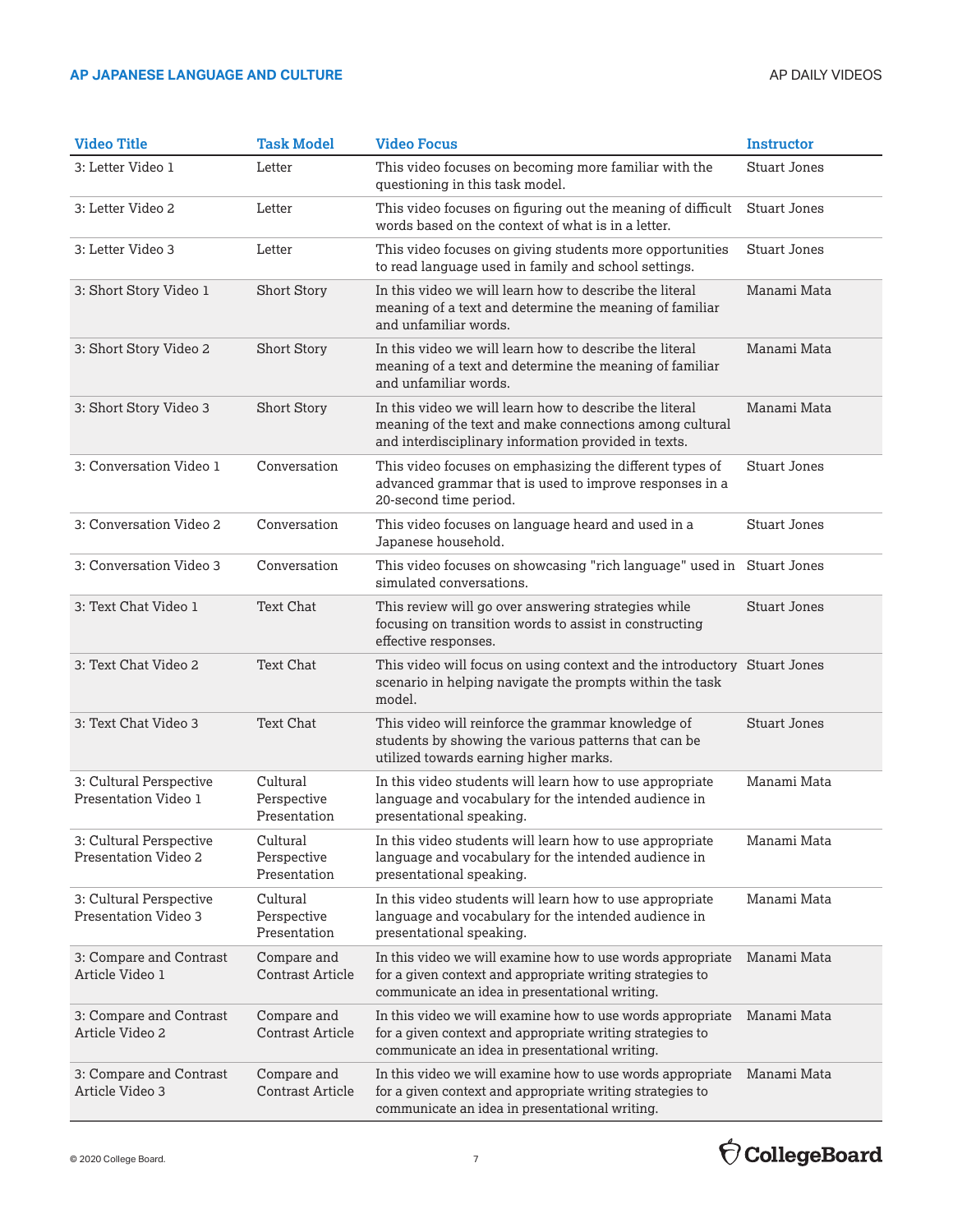| <b>Video Title</b>                 | <b>Task Model</b>      | <b>Video Focus</b>                                                                                                                                                        | Instructor  |
|------------------------------------|------------------------|---------------------------------------------------------------------------------------------------------------------------------------------------------------------------|-------------|
| 4: Pre-recorded message            | Prerecorded            | In this video, we will learn interpret audience, purpose,                                                                                                                 | Satoko Shou |
| Video 1                            | Message                | and language used in the message.                                                                                                                                         |             |
| 4: Pre-recorded message<br>Video 2 | Prerecorded<br>Message | In this video, we will examine what kind of information is<br>provided by messages and learn how to identify specific<br>information.                                     | Satoko Shou |
| 4: Pre-recorded message            | Prerecorded            | In this video, we will learn honorific language usage                                                                                                                     | Satoko Shou |
| Video 3                            | Message                | in the message.                                                                                                                                                           |             |
| 4: Radio Broadcast Video 1         | Radio Broadcast        | In this video, we will learn how to describe the literal<br>meaning of a text and make connections among cultural<br>and interdisciplinary information provided in texts. | Manami Mata |
| 4: Radio Broadcast Video 2         | Radio Broadcast        | In this video, we will learn how to describe the literal<br>meaning of a text and make connections among cultural<br>and interdisciplinary information provided in texts. | Manami Mata |
| 4: Radio Broadcast Video 3         | Radio Broadcast        | In this video, we will learn how to describe the literal<br>meaning of a text and make connections among cultural<br>and interdisciplinary information provided in texts. | Manami Mata |
| 4: Uncontextualized                | Uncontextualized       | In this video, we will learn how to identify main idea                                                                                                                    | Satoko Shou |
| Dialogue Video 1                   | Dialogue               | of a dialogue.                                                                                                                                                            |             |
| 4: Uncontextualized                | Uncontextualized       | In this video, we will learn how to identify perspective                                                                                                                  | Satoko Shou |
| Dialogue Video 2                   | Dialogue               | and tone of speakers.                                                                                                                                                     |             |
| 4: Uncontextualized                | Uncontextualized       | In this video, we will continue to learn how to identify                                                                                                                  | Satoko Shou |
| Dialogue Video 3                   | Dialogue               | perspective and tone of speakers.                                                                                                                                         |             |
| 4: Cultural Presentation           | Cultural               | In this video, we will learn how to describe the literal                                                                                                                  | Manami Mata |
| Video 1                            | Presentation           | meaning of the text and interpret the meaning of a text.                                                                                                                  |             |
| 4: Cultural Presentation           | Cultural               | In this video, we will learn how to describe the literal                                                                                                                  | Manami Mata |
| Video 2                            | Presentation           | meaning of the text and interpret the meaning of a text.                                                                                                                  |             |
| 4: Cultural Presentation           | Cultural               | In this video, we will learn how to describe the literal                                                                                                                  | Manami Mata |
| Video 3                            | Presentation           | meaning of the text and interpret the meaning of a text.                                                                                                                  |             |
| 4: Public Announcement             | Public                 | In this video, we will learn how to interpret purpose of                                                                                                                  | Satoko Shou |
| Video 1                            | Announcement           | announcement.                                                                                                                                                             |             |
| 4: Public Announcement             | Public                 | In this video, we will learn how to interpret audience and                                                                                                                | Satoko Shou |
| Video 2                            | Announcement           | main information of announcement.                                                                                                                                         |             |
| 4: Public Announcement             | Public                 | In this video, we will learn how to interpret audience and                                                                                                                | Satoko Shou |
| Video 3                            | Announcement           | main information of announcement.                                                                                                                                         |             |
| 4: Travel Brochure Video 1         | Travel Brochure        | In this video, we will learn how to describe the literal<br>meaning of a text and make connections among cultural<br>and interdisciplinary information provided in texts. | Manami Mata |
| 4: Travel Brochure Video 2         | <b>Travel Brochure</b> | In this video, we will learn how to describe the literal<br>meaning of a text and make connections among cultural<br>and interdisciplinary information provided in texts. | Manami Mata |
| 4: Travel Brochure Video 3         | <b>Travel Brochure</b> | In this video, we will learn how to describe the literal<br>meaning of a text and make connections among cultural<br>and interdisciplinary information provided in texts. | Manami Mata |

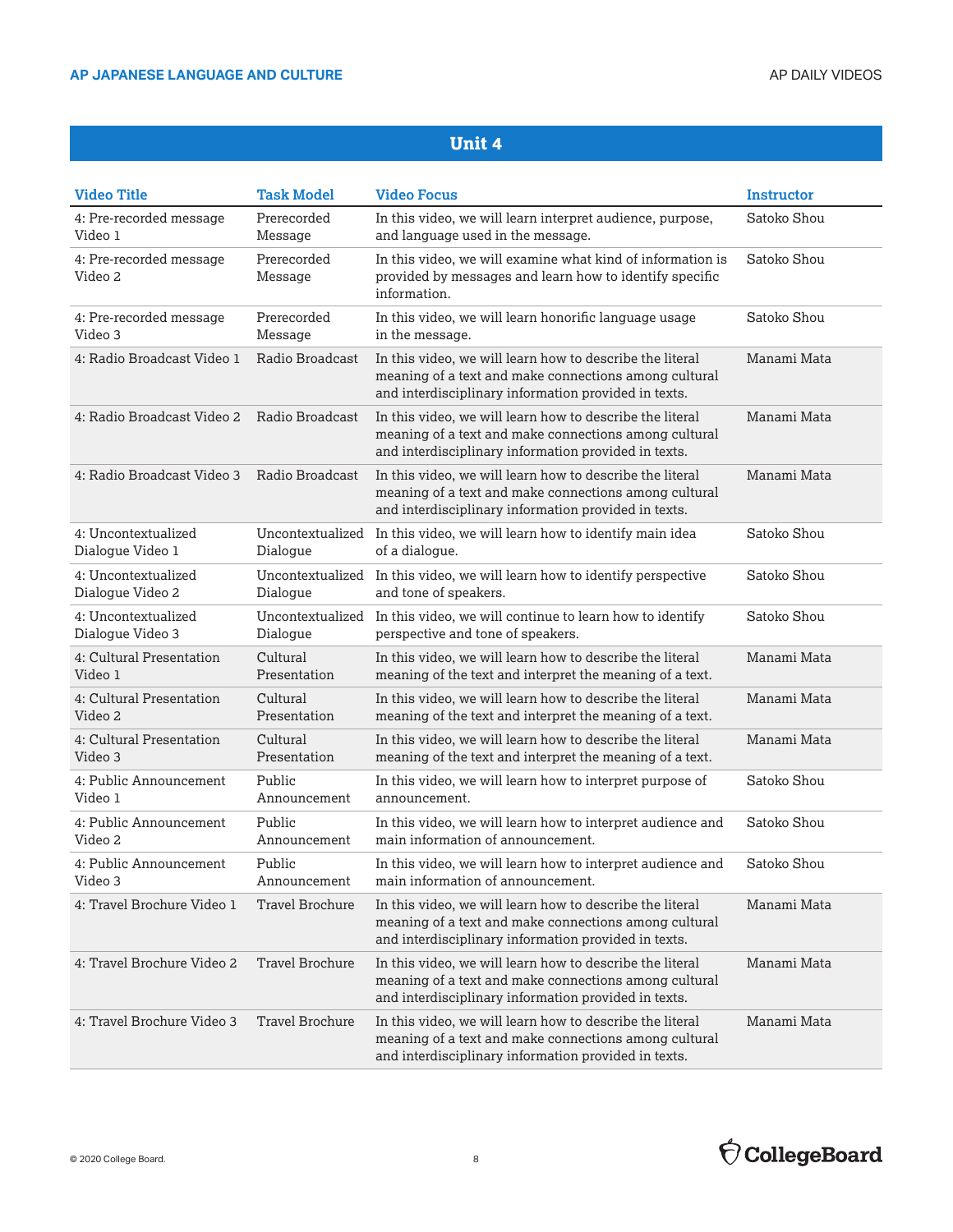| <b>Video Title</b>                              | <b>Task Model</b>                       | <b>Video Focus</b>                                                                                                                                                         | Instructor  |
|-------------------------------------------------|-----------------------------------------|----------------------------------------------------------------------------------------------------------------------------------------------------------------------------|-------------|
| 4: Email Inbox Video 1                          | Email Inbox                             | In this video, we will take a close look at messages to learn Satoko Shou<br>how to infer implied meanings through context.                                                |             |
| 4: Email Inbox Video 2                          | Email Inbox                             | In this video, video we will examine questions to identify<br>what you need to look for in the answers.                                                                    | Satoko Shou |
| 4: Email Inbox Video 3                          | Email Inbox                             | In this video, we will learn how to determine the meaning<br>of unfamiliar words.                                                                                          | Satoko Shou |
| 4: Journalistic Article<br>Video 1              | Journalistic<br>Article                 | In this video, we will learn how to describe the literal<br>meaning of the text and determine the meaning of familiar<br>and unfamiliar words.                             | Manami Mata |
| 4: Journalistic Article<br>Video 2              | Journalistic<br>Article                 | In this video, we will learn how to describe the literal<br>meaning of the text and determine the meaning of familiar<br>and unfamiliar words.                             | Manami Mata |
| 4: Journalistic Article<br>Video 3              | Journalistic<br>Article                 | In this video, we will learn how to describe the literal<br>meaning of the text and determine the meaning of familiar<br>and unfamiliar words.                             | Manami Mata |
| 4: Conversation Video 1                         | Conversation                            | In this video, we will learn how to develop and prepare<br>various ways to respond to the prompts.                                                                         | Satoko Shou |
| 4: Conversation Video 2                         | Conversation                            | In this video, we will learn how to develop your vocabulary<br>around a topic.                                                                                             | Satoko Shou |
| 4: Text Chat Video 1                            | <b>Text Chat</b>                        | In this video, we will examine how to understand and<br>apply appropriate communication strategies along with<br>various syntactical expressions in interpersonal writing. | Manami Mata |
| 4: Text Chat Video 2                            | Text Chat                               | In this video, we will examine how to understand and<br>apply appropriate communication strategies along with<br>various syntactical expressions in interpersonal writing. | Manami Mata |
| 4: Text Chat Video 3                            | Text Chat                               | In this video, we will examine how to understand and<br>apply appropriate communication strategies along with<br>various syntactical expressions in interpersonal writing. | Manami Mata |
| 4: Cultural Perspective<br>Presentation Video 1 | Cultural<br>Perspective<br>Presentation | In this video, students will learn how to use appropriate<br>language and vocabulary for the intended audience in<br>presentational speaking.                              | Manami Mata |
| 4: Cultural Perspective<br>Presentation Video 2 | Cultural<br>Perspective<br>Presentation | In this video, students will learn how to use appropriate<br>language and vocabulary for the intended audience in<br>presentational speaking.                              | Manami Mata |
| 4: Cultural Perspective<br>Presentation Video 3 | Cultural<br>Perspective<br>Presentation | In this video, students will learn how to use appropriate<br>language and vocabulary for the intended audience in<br>presentational speaking.                              | Manami Mata |
| 4: Compare and Contrast<br>Article Video 1      | Compare and<br><b>Contrast Article</b>  | In this video, we will learn how to explain ideas and<br>opinions with examples.                                                                                           | Satoko Shou |
| 4: Compare and Contrast<br>Article Video 2      | Compare and<br><b>Contrast Article</b>  | In this video, we will learn effective ways to use<br>transitional and cohesive devices to organize your ideas<br>and opinions.                                            | Satoko Shou |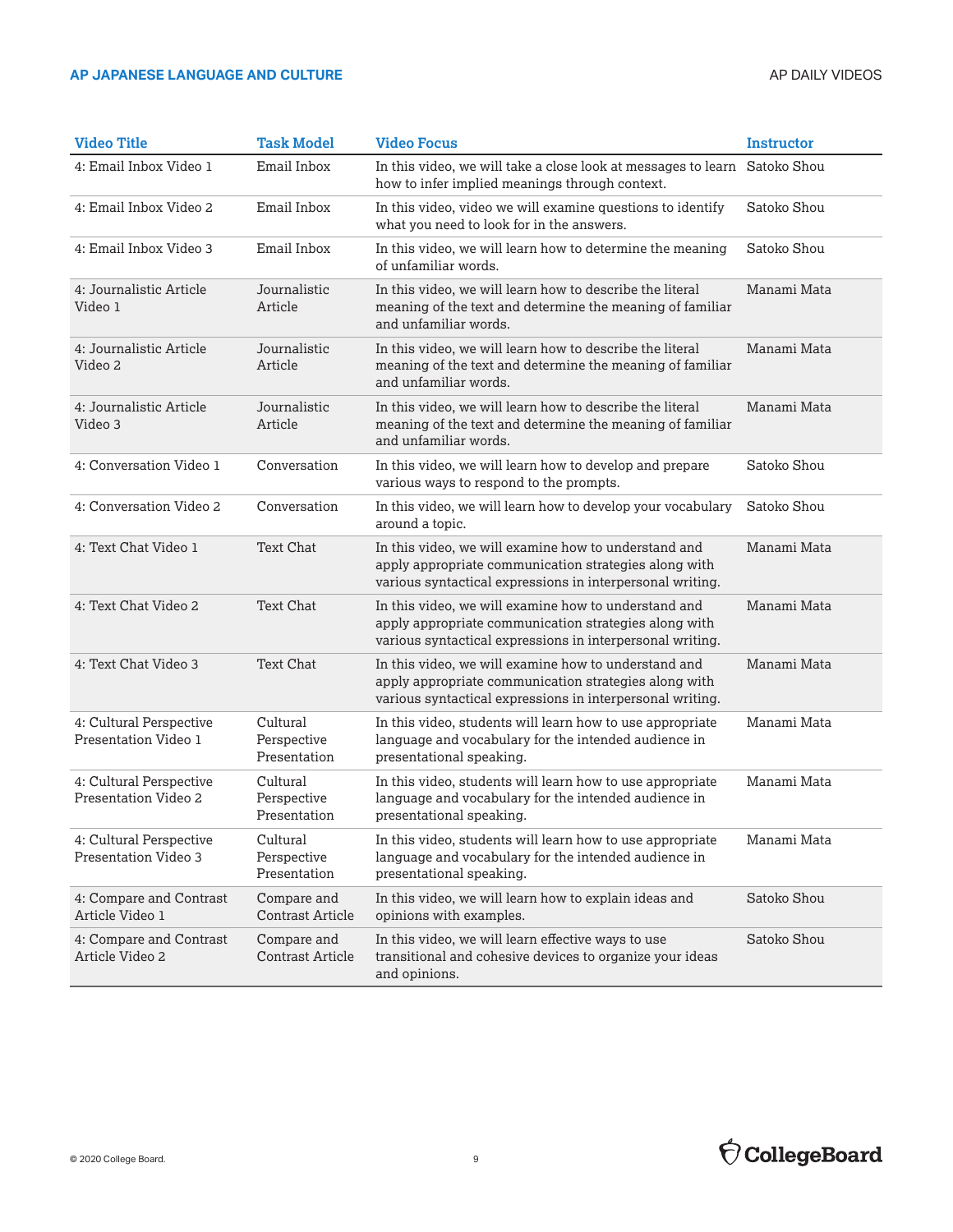| <b>Video Title</b>                       | <b>Task Model</b>              | <b>Video Focus</b>                                                                                                              | <b>Instructor</b> |
|------------------------------------------|--------------------------------|---------------------------------------------------------------------------------------------------------------------------------|-------------------|
| 5: Radio Cultural<br>Documentary Video 1 | Radio Cultural<br>Documentary  | In this video we will identify the supporting details of<br>a text.                                                             | Elizabeth Hojo    |
| 5: Radio Cultural<br>Documentary Video 2 | Radio Cultural<br>Documentary  | In this video we will identify the perspectives of<br>the speaker.                                                              | Elizabeth Hojo    |
| 5: Instructions Video 1                  | Instructions                   | In this video we will learn how to follow step-by-step<br>cooking instructions.                                                 | Satoko Shou       |
| 5: Instructions Video 2                  | Instructions                   | In this video we will learn how to identify purpose and<br>audience by understanding guidelines; how to use a<br>certain thing. | Satoko Shou       |
| 5: Instructions Video 3                  | Instructions                   | In this video we will learn to identify key words in<br>instruction of task completion.                                         | Satoko Shou       |
| 5: Cultural Presentation<br>Video 1      | Cultural<br>Presentation       | In this video we will identify the main idea and<br>supporting details.                                                         | Elizabeth Hojo    |
| 5: Cultural Presentation<br>Video 2      | Cultural<br>Presentation       | In this video we will make connections to cultural<br>practices from the text content.                                          | Elizabeth Hojo    |
| 5: Cultural Presentation<br>Video 3      | Cultural<br>Presentation       | In this video we will identify the perspectives of<br>the speaker.                                                              | Elizabeth Hojo    |
| 5: School Debate Video 1                 | School Debate                  | In this video we will learn how to make meaning from<br>words and expressions on a debate task.                                 | Satoko Shou       |
| 5: Radio News Broadcast<br>Video 1       | Radio News<br><b>Broadcast</b> | In this video we will describe content and connections to<br>cultural topics.                                                   | Elizabeth Hojo    |
| 5: Radio News Broadcast<br>Video 2       | Radio News<br><b>Broadcast</b> | In this video we will deduce the meaning of unfamiliar words. Elizabeth Hojo                                                    |                   |
| 5: Letter Video 1                        | Letter                         | In this video we will identify the intended audience and<br>purpose of a text.                                                  | Elizabeth Hojo    |
| 5: Letter Video 2                        | Letter                         | In this video we will interpret meanings implied within<br>a text.                                                              | Elizabeth Hojo    |
| 5: Short Story Video 1                   | <b>Short Story</b>             | In this video we will examine the distinguishing features<br>of text.                                                           | Satoko Shou       |
| 5: Short Story Video 2                   | <b>Short Story</b>             | In this video we will examine how cultural information and Satoko Shou<br>syntax help to infer a text.                          |                   |
| 5: Short Story Video 3                   | <b>Short Story</b>             | In this video we will learn how to use culturally relevant<br>words, phrases, and syntax to infer author's attitude.            | Satoko Shou       |
| 5: Conversation Video 1                  | Conversation                   | In this video we will provide relevant information with<br>words appropriate to responding to requests.                         | Elizabeth Hojo    |
| 5: Conversation Video 2                  | Conversation                   | In this video we will use appropriate questioning<br>techniques and provide relevant information in<br>spoken exchanges.        | Elizabeth Hojo    |
| 5: Conversation Video 3                  | Conversation                   | In this video we will use a variety of grammar to provide<br>relevant information in spoken exchanges.                          | Elizabeth Hojo    |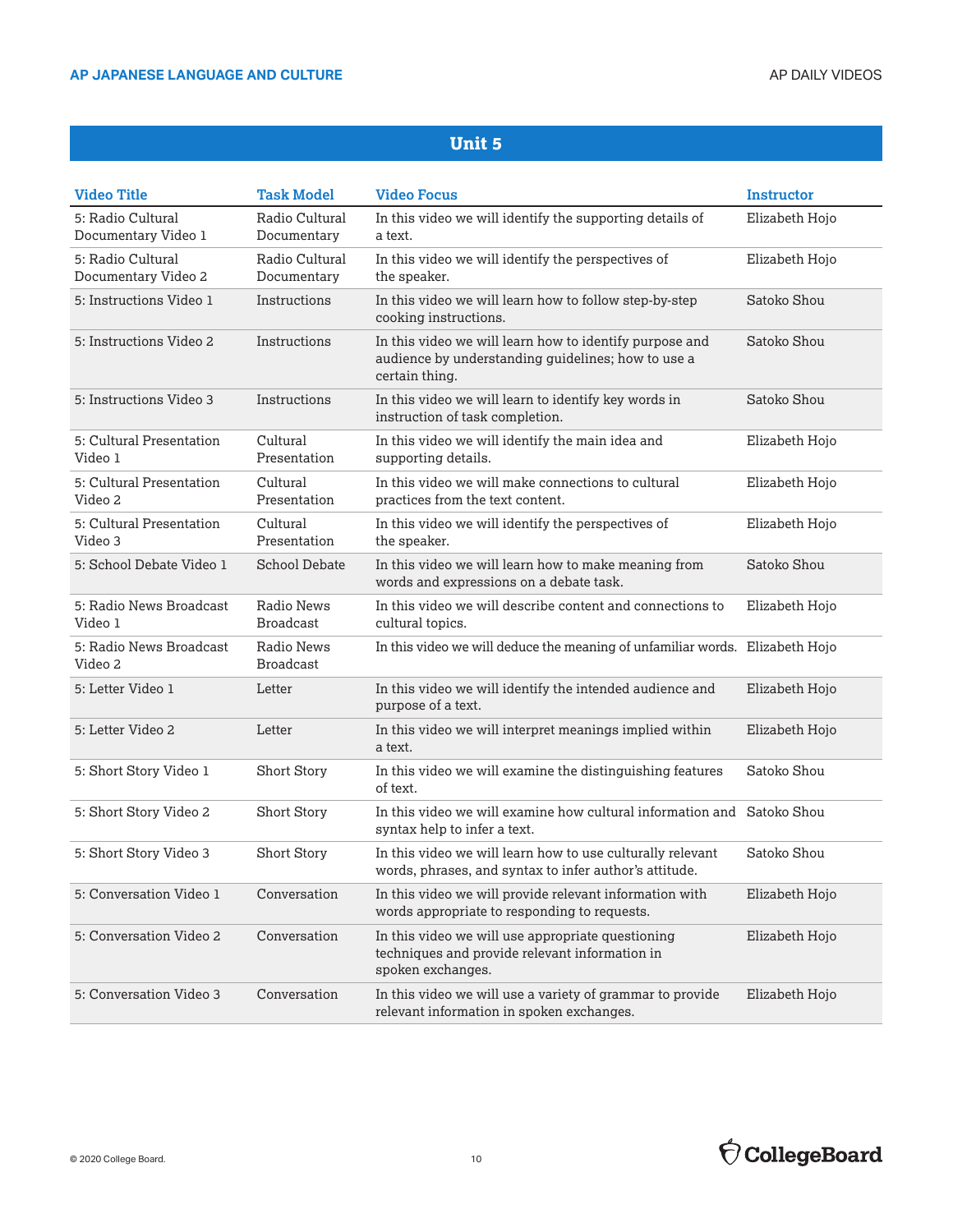| <b>Video Title</b>                              | <b>Task Model</b>                       | <b>Video Focus</b>                                                                                                                 | Instructor     |
|-------------------------------------------------|-----------------------------------------|------------------------------------------------------------------------------------------------------------------------------------|----------------|
| 5: Text Chat Video 1                            | Text Chat                               | In this video we will learn how to obtain relevant<br>information in written exchanges and provide<br>appropriate responses.       | Satoko Shou    |
| 5: Text Chat Video 2                            | Text Chat                               | In this video we will learn how provide appropriate<br>responses in compound and complex sentences.                                | Satoko Shou    |
| 5: Cultural Perspective<br>Presentation Video 1 | Cultural<br>Perspective<br>Presentation | In this video we will learn new Japanese cultural<br>aspects and connect them with prior knowledge for<br>presentational speaking. | Satoko Shou    |
| 5: Cultural Perspective<br>Presentation Video 2 | Cultural<br>Perspective<br>Presentation | In this video we will learn using cohesive devices and<br>connection words to make articles coherent.                              | Satoko Shou    |
| 5: Compare and Contrast<br>Article Video 1      | Compare and<br>Contrast Article         | In this video we will learn to use paraphrasing and<br>circumlocution to develop the details of an essay.                          | Elizabeth Hojo |
| 5: Compare and Contrast<br>Article Video 2      | Compare and<br>Contrast Article         | In this video, we will produce a variety of compound and<br>complex sentences and apply these in an essay.                         | Elizabeth Hojo |
| 5: Compare and Contrast<br>Article Video 3      | Compare and<br>Contrast Article         | In this video we will express a detailed perspective to<br>illustrate an opinion or idea in an essay.                              | Elizabeth Hojo |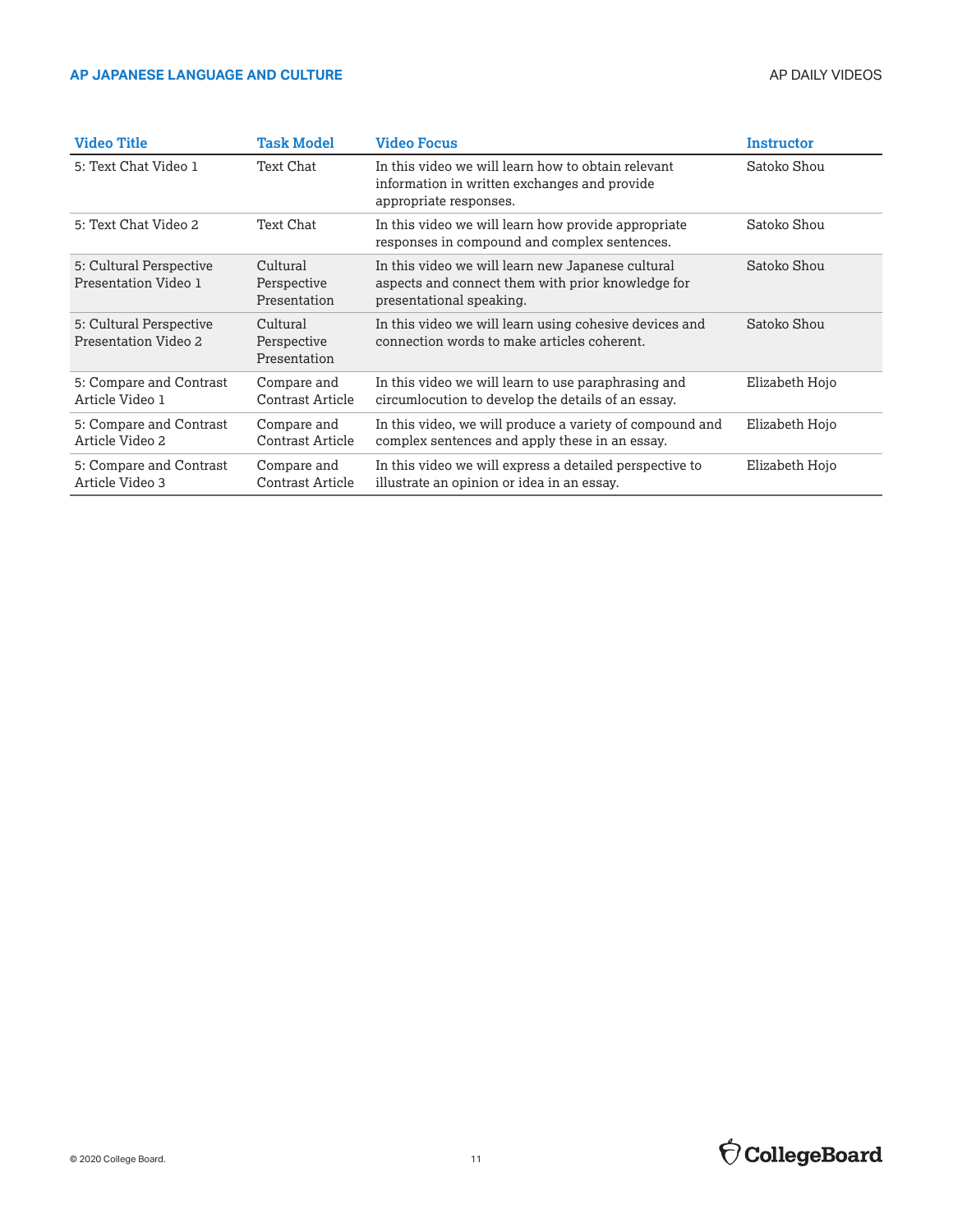| <b>Video Title</b>                                   | <b>Task Model</b>            | <b>Video Focus</b>                                                                                                               | <b>Instructor</b> |
|------------------------------------------------------|------------------------------|----------------------------------------------------------------------------------------------------------------------------------|-------------------|
| 6: Pre-recorded message<br>Video 1                   | Pre-recorded<br>message      | In this video we will identify the supporting and relevant<br>details in a text.                                                 | Elizabeth Hojo    |
| 6: Pre-recorded message<br>Video 2                   | Pre-recorded<br>message      | In this video we will identify the intended audience and<br>purpose of a text.                                                   | Elizabeth Hojo    |
| 6: Radio Broadcast Video 1                           | Radio Broadcast              | In this video we will learn how to grasp the meaning of<br>a text.                                                               | Daniel Carolin    |
| 6: Radio Broadcast Video 2                           | Radio Broadcast              | In this video we will learn how to focus on prior knowledge Daniel Carolin<br>to interpret the meaning of texts.                 |                   |
| 6: Radio Broadcast Video 3                           | Radio Broadcast              | In this video we will learn how to focus on prior knowledge Daniel Carolin<br>to interpret the meaning of texts.                 |                   |
| 6: Cultural Presentation<br>Video 1                  | Cultural<br>Presentation     | In this video we will identify the main idea of a text.                                                                          | Elizabeth Hojo    |
| 6: Cultural Presentation<br>Video 2                  | Cultural<br>Presentation     | In this video we will identify the intended audience and<br>purpose of a text.                                                   | Elizabeth Hojo    |
| 6: Uncontextualized<br>Dialogue Video 1              | Dialogue                     | Uncontextualized In this video we will learn how to determine the<br>relationship between speakers.                              | Daniel Carolin    |
| 6: Uncontextualized<br>Dialogue Video 2              | Uncontextualized<br>Dialogue | In this video we will learn how to interpret the meaning of<br>a text.                                                           | Daniel Carolin    |
| 6: Public Announcement<br>Video 1                    | Public<br>Announcement       | In this video we will learn some of the features of honorific Daniel Carolin<br>and humble Japanese.                             |                   |
| 6: Public Announcement<br>Video 2                    | Public<br>Announcement       | In this video we will identify the main idea and<br>supporting details of a text that includes honorific and<br>humble Japanese. | Daniel Carolin    |
| 6: Public Announcement<br>Video 3                    | Public<br>Announcement       | In this video we will learn how to interpret the meaning of<br>a text that includes honorific and humble Japanese.               | Daniel Carolin    |
| 6: Travel Brochure Video 1                           | Travel Brochure              | In this video we will identify the details of a text.                                                                            | Elizabeth Hojo    |
| 6: Travel Brochure Video 2                           | Travel Brochure              | In this video we will identify the intended audience and<br>purpose of a text.                                                   | Elizabeth Hojo    |
| 6: Email Inbox Video 1                               | Email Inbox                  | In this video we will learn how to skim through messages<br>to comprehend the text.                                              | Daniel Carolin    |
| 6: Email Inbox Video 2                               | Email Inbox                  | In this video we will learn how to skim through messages to<br>comprehend the text.                                              | Daniel Carolin    |
| 6: Step-by-step Instructions Step-by-step<br>Video 1 | Instructions                 | In this video we will describe the meaning of the text in<br>sequenced form.                                                     | Elizabeth Hojo    |
| 6: Step-by-step Instructions<br>Video 2              | Step-by-step<br>Instructions | In this video we will identify the intended audience and<br>purpose of a text.                                                   | Elizabeth Hojo    |
| 6: Conversation Video 1                              | Conversation                 | In this video we will learn how to recognize and respond to<br>questions in context.                                             | Daniel Carolin    |
| 6: Conversation Video 2                              | Conversation                 | In this video we will learn how to recognize and respond to<br>questions in context.                                             | Daniel Carolin    |